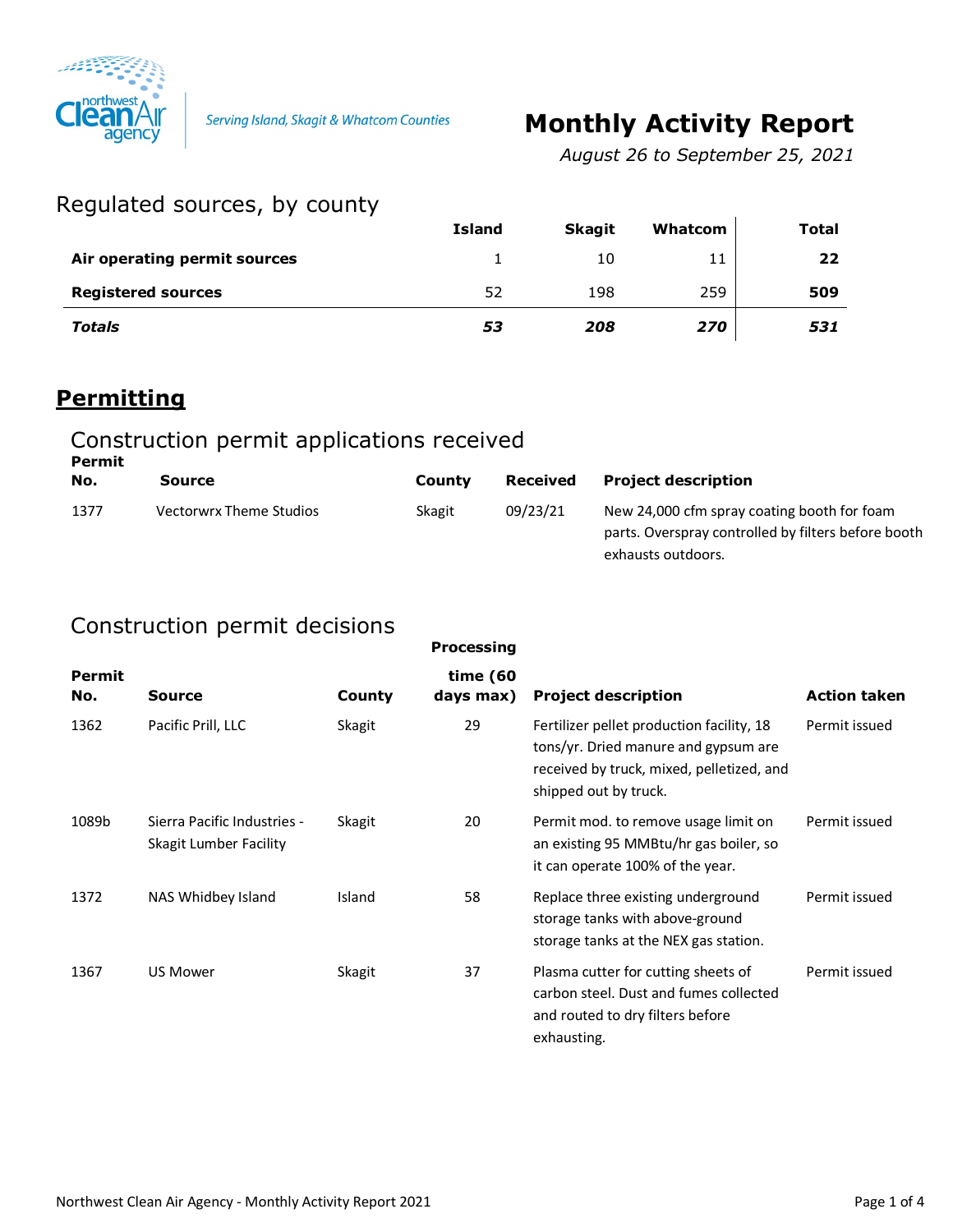# **Enforcement**

# Alleged violations

| Case<br>No. | Issue<br><b>Date</b> | <b>Source</b>                        | County  | <b>Alleged violation description</b>                                                |
|-------------|----------------------|--------------------------------------|---------|-------------------------------------------------------------------------------------|
| 4511        | 09/01/21             | John Carpenter                       | Whatcom | Illegal demolition of a single-family residence.                                    |
| 4510        | 09/03/21             | Skagit Speedway                      | Skagit  | An illegal outdoor fire of prohibited material during a fire safety burn ban.       |
| 4512        | 09/09/21             | Grygorii & Lilya<br>Priysiazhniuk    | Whatcom | Illegal demolition of a single-family residence.                                    |
| 4513        | 09/14/21             | Aleksandr &<br>Kseniya<br>Trubinikov | Whatcom | Particulate created by sawing activities during home remodel created a<br>nuisance. |

### Penalties issued

| Case<br>No. | <b>Source</b>                 | County | Amount  | <b>Conditionally</b><br>reduced or<br>suspended <sup>1</sup> to | <b>Alleged violation description</b>                                  |
|-------------|-------------------------------|--------|---------|-----------------------------------------------------------------|-----------------------------------------------------------------------|
| 4474        | <b>MCK Properties</b><br>LLC. | Skagit | \$3,347 | \$1.847                                                         | Illegal renovation of a 1,600-square-foot single-family<br>residence. |
| 4505        | MJC Autobody                  | Skagit | \$3,000 | \$3,000                                                         | Unpermitted and unregistered automotive spray<br>coating operation.   |

# Industry reports of process upsets with potential excess emissions

| Date     | <b>Source</b>                                      | County  |
|----------|----------------------------------------------------|---------|
| 09/13/21 | Shell Puget Sound Refinery                         | Skagit  |
| 09/17/21 | Post Point Wastewater Treatment Plant              | Whatcom |
| 09/17/21 | Post Point Wastewater Treatment Plant              | Whatcom |
| 09/17/21 | Post Point Wastewater Treatment Plant              | Whatcom |
| 09/17/21 | Sierra Pacific Industries - Skagit Lumber Facility | Skagit  |
| 09/19/21 | Phillips 66 Company                                | Whatcom |

# Complaint summary

| Asbestos                       |    |
|--------------------------------|----|
| Dust, Road/Lot or Construction | 13 |
| Odor                           | 4  |
| Other                          | 1  |
| <b>Outdoor Burning</b>         | q  |
| Woodstove                      | 1  |
| TOTAL: (unique for the period) | 29 |

<span id="page-1-0"></span><sup>1</sup> In some cases, NWCAA offers air pollution sources the opportunity to reduce their penalty by agreeing to specific actions that go beyond compliance requirements. Alternatively, a portion of a penalty may be suspended, holding the remainder of the penalty due if the violation is repeated within 5 years.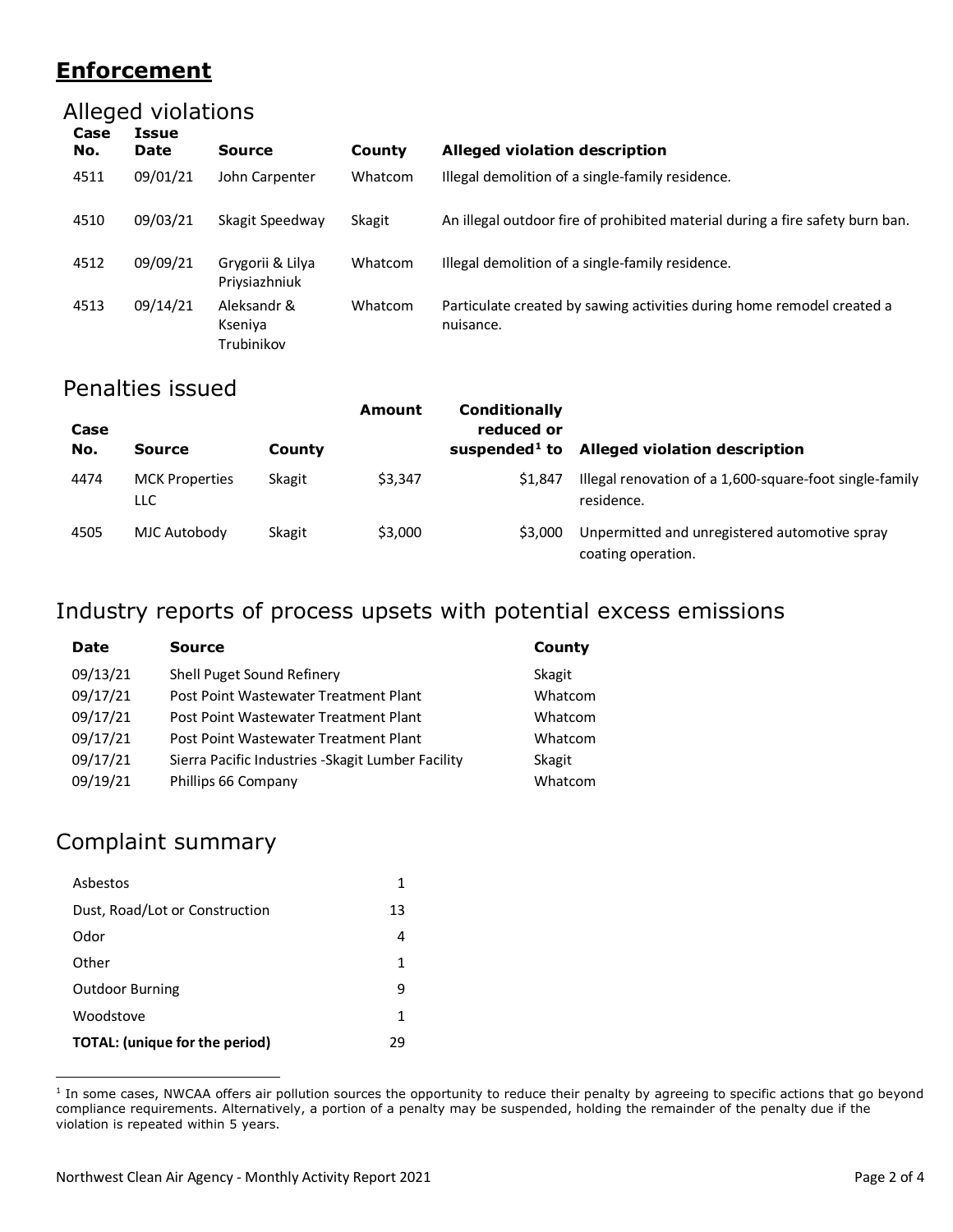